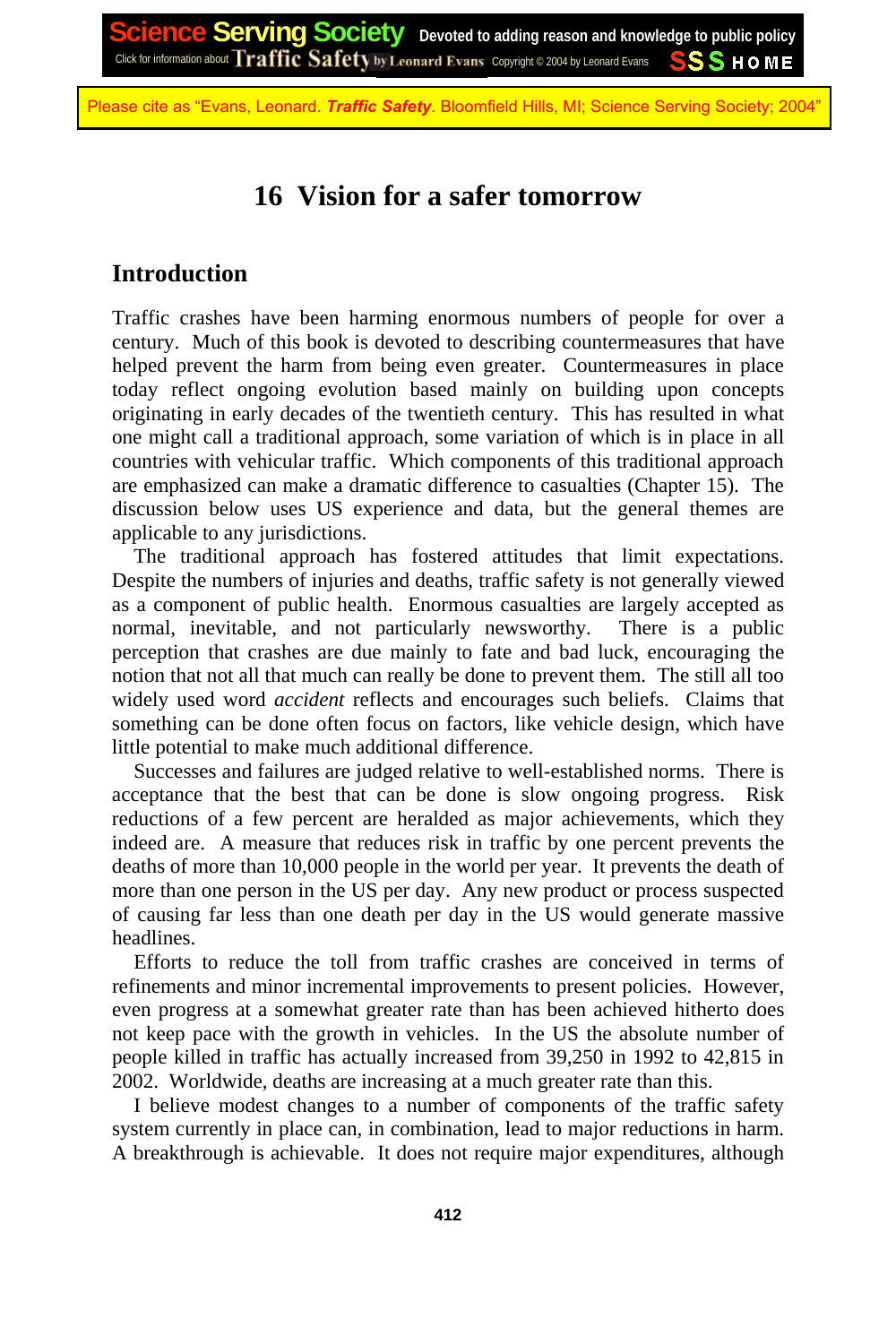it does rely on new technology. Taken in its entirety, I believe the public would welcome the breakthrough I am recommending. Indeed, it can succeed only if the public does welcome it. The key to progress is a different relationship between those at risk and the institutions in place to protect them. Unlike other aspects of public health, those at risk in traffic are often hostile to the institutions aimed at protecting them.

Personal vehicles provide personal freedom, but harm many of those enjoying that freedom, and others besides. An effective approach to reducing this harm must start from the interests and perspectives of individual road users.

#### **The two most important factors**

The traffic safety research presented in the previous 15 chapters, and my more than 30 years of traffic-safety research, convince me that the two factors that overwhelmingly determine an individual's risk in traffic are:

- 1. The individual's behavior.
- 2. The behavior of other road users.

While an individual's behavior is 100% under his or her control, the behavior chosen is much influenced by social norms and public policy, especially traffic law. The role of traffic law is diminished because it attracts insufficient public support, and indeed is often the focus of public hostility. Public support for enforcing traffic law would increase if far more emphasis were placed on the second factor, the extent to which risk in traffic is due to other drivers.

If a driver is killed in a single-vehicle crash, that death involves only the driving of the deceased driver. The crashes killing all other road users involve actions of a driver other than the person killed. If a driver is killed in a twovehicle crash, then this death involves the actions of the deceased driver and the actions of the other involved driver (who may also die). The deaths of all passengers and pedestrians involve the actions of some driver. Table 16-1 shows that in the US in 2002, only 31% of fatalities involved the driving of only the person killed. The vast majority of fatalities (69%) were in crashes in which a driver other than the person killed was involved. In countries other than the US the fraction of all road users killed that involve a driver other than the person killed is even larger. The fraction is especially large for less motorized countries.

Over 29,000 Americans were killed in 2002 in crashes involving actions of drivers other than the person killed. Of these, 1,769 were non-driving children under 14. An average of more than one child per day is killed while walking or riding a bicycle. Overwhelming, no alcohol is involved in such crashes. The risk families face from the actions of other drivers towers over any other risks they face. If this were better publicized, I believe the public would be more inclined to support effective measures to reduce risks from traffic.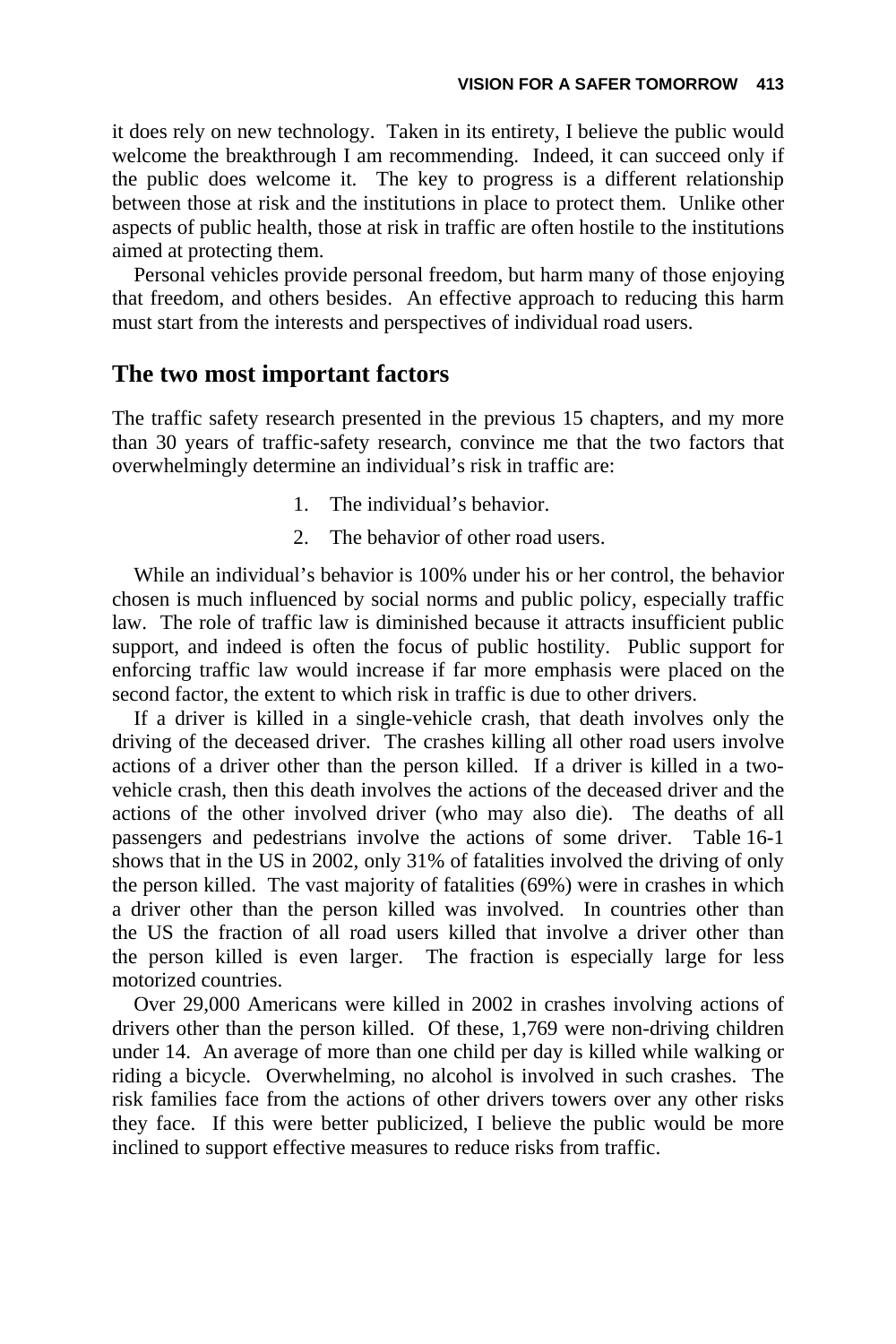| persons killed                                          | deceased is only<br>driver involved | driver other than<br>deceased involved |
|---------------------------------------------------------|-------------------------------------|----------------------------------------|
| drivers in single-vehicle crashes                       | 13,399                              |                                        |
| drivers in multiple-vehicle crashes                     |                                     | 13,150                                 |
| passengers                                              |                                     | 10,571                                 |
| pedestrians                                             |                                     | 4,875                                  |
| bicyclists                                              |                                     | 662                                    |
| others                                                  |                                     | 158                                    |
| total number of fatalities<br>percent of all fatalities | 13,399<br>31.3%                     | 29,416<br>68.7%                        |

**Table 16-1. The 42,815 traffic fatalities in the US in 2002 separated according to whether or not a driver other than the person killed was involved.** 

The issue of second-hand smoke played an important role in reducing smoking. The argument that smokers should not damage the health of their children, co-workers, or fellow diners proved persuasive. While there is uncertainty about the extent of harm from second-hand smoke, there is no question that 1,283 children under 14 died as passengers in vehicles in crashes involving the behavior of drivers. Furthermore, smokers themselves suffer the harm from smoking to a far greater degree than reckless drivers themselves suffer the harm from reckless driving.

Air travelers are willing to have their luggage searched even though they know it does not contain a bomb. They appreciate that the only way someone with a bomb can be stopped is if everyone is scrutinized, and they willingly subject themselves to intrusive and sometimes embarrassing searches. Yet other road drivers threaten their lives, and those of their children, far more than bombs on planes do. A major advance in safety will occur if the public realizes that more effective monitoring of other drivers provides them far more protection than searching luggage. If other drivers are to be monitored, then a policy of monitoring all drivers must be accepted. Later we address simple changes that can make drivers support such a policy.

## **The extraordinary safety of commercial aviation**

In 2002, there were zero deaths on US scheduled airlines,<sup>1</sup> but 42,815 deaths on US roads. (Roads provide about 9 times as many passenger miles as airlines.)<sup>2</sup> Intuitively, flying is inherently much riskier than road travel. Many people are frightened of flying, but almost no one in a motorized society is frightened of being a passenger in a road vehicle. The dramatically greater safety of the riskier flying mode occurs for two reasons. First, the primary focus is on avoiding crashes, and second, pilots adhere strictly to established driving rules.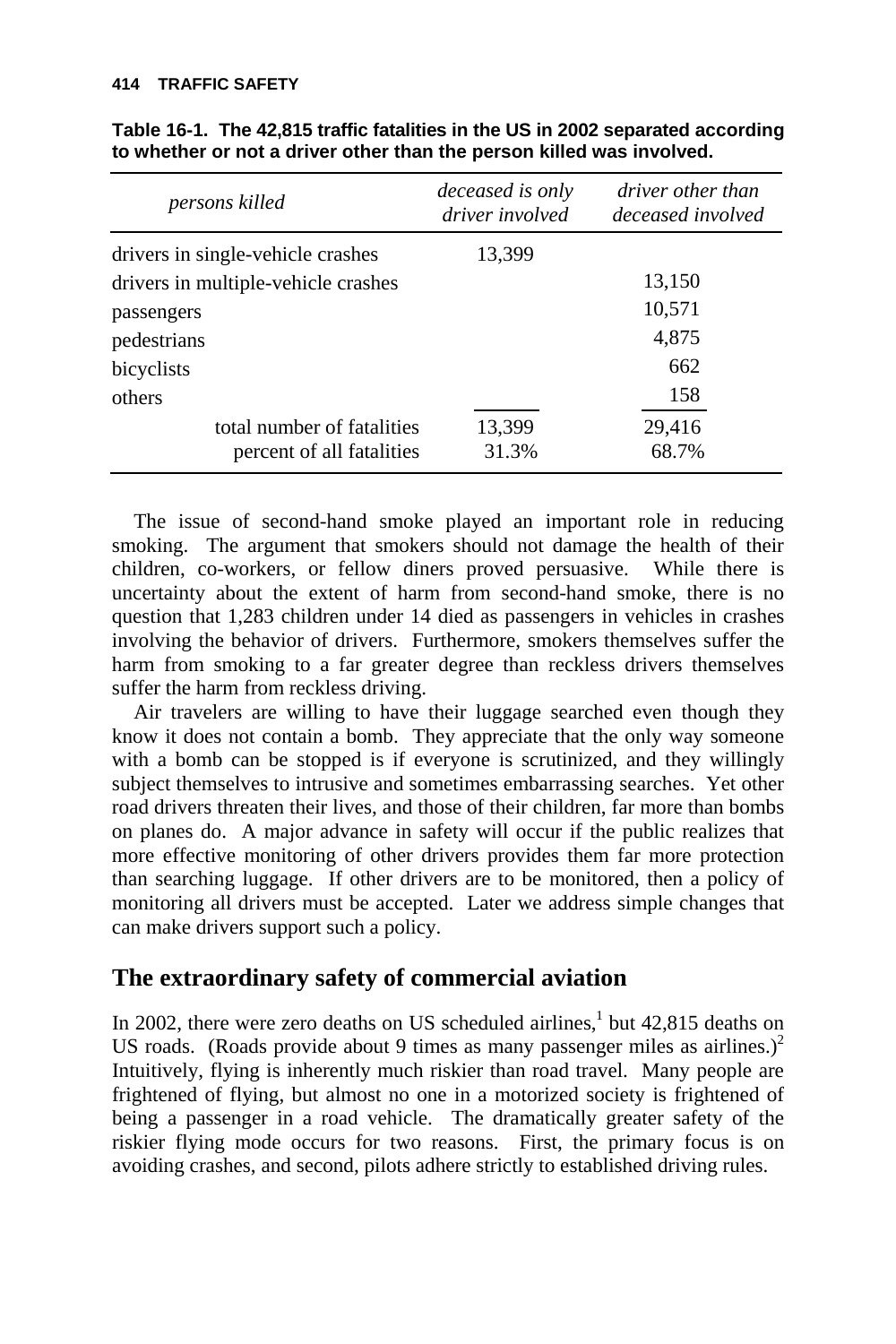#### *Avoiding crashes, rather than surviving them, is the primary goal*

Weight is an overriding aircraft design consideration. Some airlines do not paint their aircraft to avoid carrying the additional weight of the paint, even though unpainted aluminum is more expensive to keep clean. Weight has a major impact on aircraft speed, range, and passenger-carrying capacity. As a result aircraft design adds little in the way of specific crash-management structure, and includes only modest structural safety margins.

Moving people through the air at high speeds in a flimsy vehicle precludes any debate about whether the primary safety goal should be to avoid crashing or to make it safe to crash. Airline safety focuses overwhelmingly on avoiding crashing. Crashworthiness is not ignored, and aircraft contain many features to increase safety during and after crashes. Research is always ongoing to increase survivability when airliners do crash. However, such efforts never divert attention from the paramount goal of avoiding crashes.

This is in sharp contrast to the automotive case in which crashes are often seen as inevitable, thereby assigning top priority to the quest for measures to reduce their consequences. Vehicle design changes introduced over the decades have reduced the risk of death in a crash by about 20%. Occupant protection from wearing a safety belt reduces fatality risk by 42% (safety belt plus airbag by 47%), so a belted driver in a modern car is less than half as likely to die as a driver in a 1950 car of similar mass in an identical crash. This is a major achievement that has saved many lives. Further modest reductions in the risk of death when a crash occurs are always possible from further refinements in vehicle crashworthiness and restraint design. However, it is now time to accept that this phase is largely complete. There do not appear to be any practical and acceptable means to reduce risk much further when a vehicle of given mass and size crashes at a given speed. It is counterproductive to keep devoting excessive attention to measures that have the potential to reduce the risk of death in a crash by no more than an additional few percent. This would still leave over 40,000 deaths per year in the US. In sharp contrast, crash reduction offers large benefits as long as crashes remain a problem.

There is, however, one area of survivability in which substantial gains are still possible, namely, increasing belt wearing rates. This is not a vehicle design factor, but a behavioral and law enforcement factor.

Air travelers rarely ask, "Which aircraft is safest?" yet I am often asked, "Which vehicle is safest?" When air crashes do occur, they are likely to be related to vehicle design or manufacturing problems. Such factors are of almost no consequence in road safety. It is important for road travelers to understand more clearly that it is the safety of the traffic system, and particularly the way the vehicles are driven, that is crucial, not how the vehicles perform when they crash.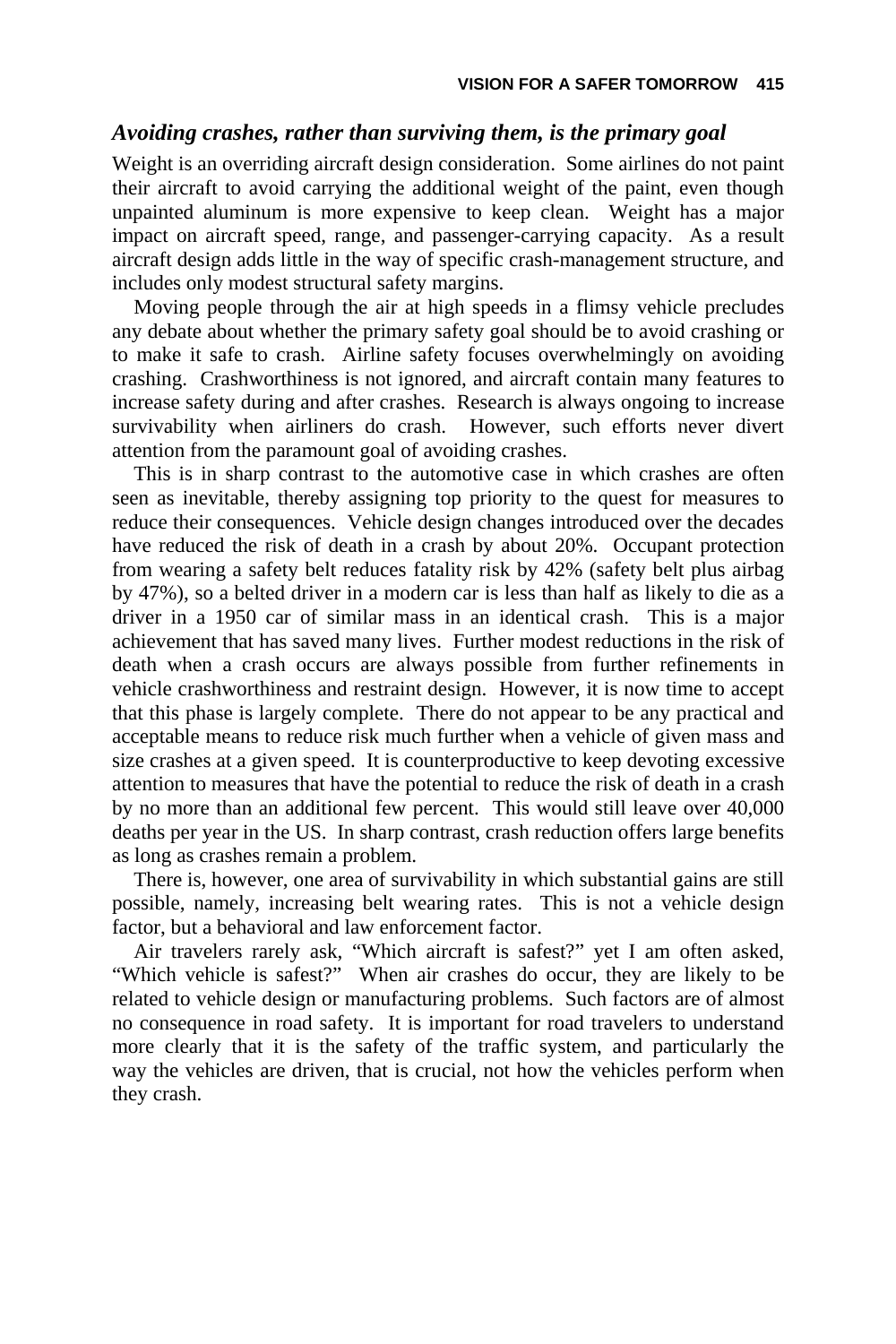#### *Driving by obeying rules, not by experience*

Commercial pilots adhere to rules that incorporate knowledge accumulated from many professional disciplines. They are guided by much more than their own personal experience. Pilots do not learn by going to the limit, and when something almost goes wrong, backing off a little. Road drivers use their personal experience to choose what they think is a safe speed or safe following distance. A large part of the basis for their decision is that prior similar behavior has not led to a crash. Their understanding may be augmented by experiencing crashes and near crashes. While currently normal for road travel, such processes are clearly unacceptable for flying.

Traffic law should reflect accumulated knowledge from many professional disciplines in a manner somewhat parallel to the rules for flying. However, unlike the air case, traffic law is routinely violated, perhaps many times per trip by most drivers. The social norm incorporates such violations as acceptable to a degree without parallel for other laws aimed at protecting the public.

## **Enforcement**

There are two major problems that render traditional traffic law enforcement relatively ineffective. First, it provides a low, and capricious, probability of detection. Second, the public is justifiably suspicious about the motivations behind traffic law and its enforcement.

## *Low and capricious probability of detection*

Traditional enforcement of traffic law involves police officers, usually in police vehicles, detecting the speeds of vehicles or observing the behavior of vehicles in traffic. Despite the considerable cost of traditional enforcement, it can monitor only a small fraction of traffic, so that the probability that any specific infraction is detected is exceedingly low. Receiving a traffic violation ticket depends far more on whether a police officer is present than on the behavior of the driver. Still, many tickets are given. Those who receive them generally consider themselves victims of being in the wrong place at the wrong time, rather than admitting to themselves that their behavior posed any safety threat. They are too often correct. This does not endear traffic law enforcement to the public.

Much of the harm in traffic is due to drivers who routinely and egregiously violate traffic law. Only a miniscule fraction of their violations are detected. A driver would almost certainly have to be a routine violator to receive, say, five citations in a two-year period. The capricious nature of the present system forges an inappropriate and harmful bond between average citizens and highrisk drivers. Average citizens often regard frequent violators to be just like themselves, but with worse luck, rather than the ongoing threats to them and their families that they in fact are.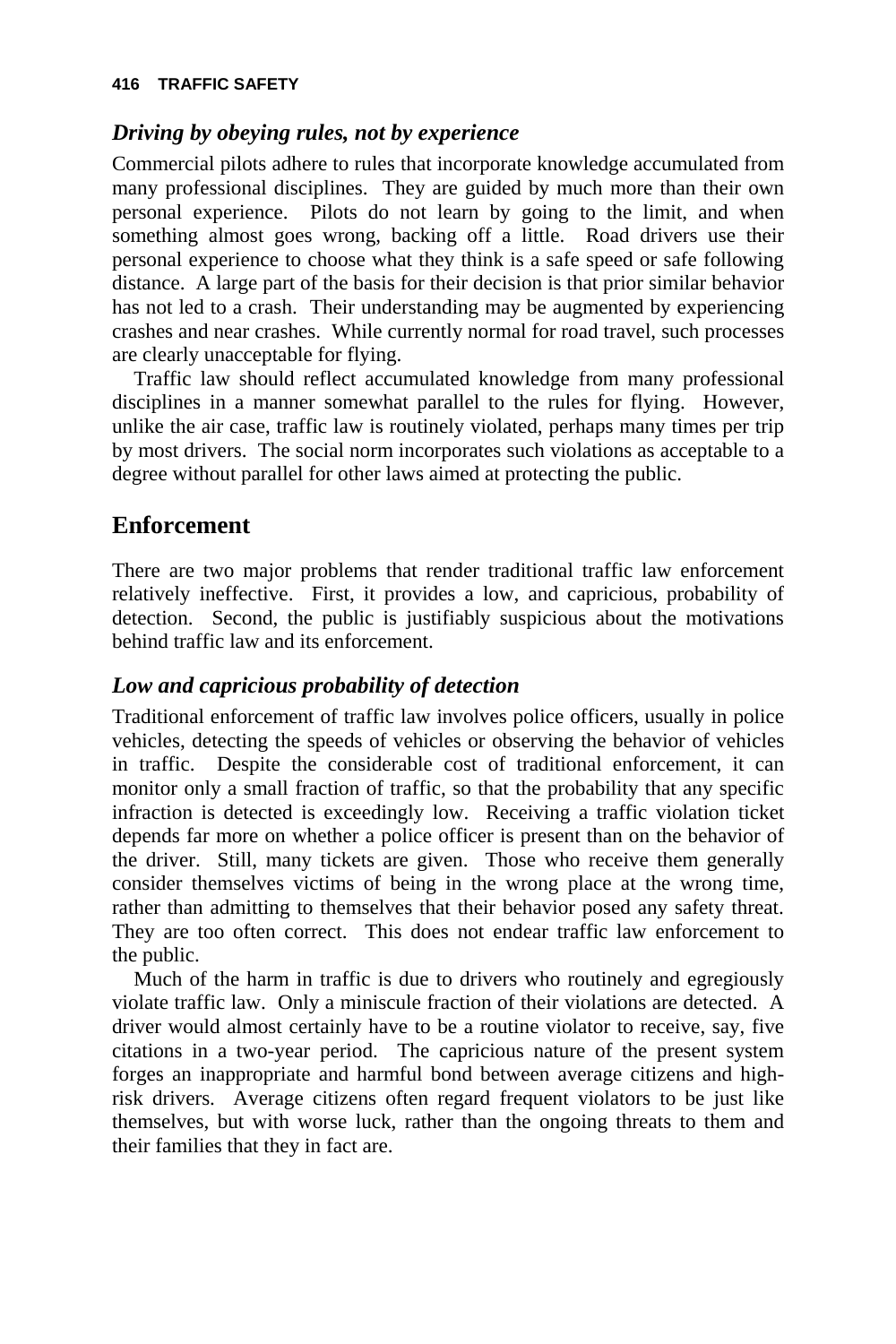#### *Traffic law must not be used to raise revenue*

Apart from its role in ensuring efficient traffic, the sole purpose of traffic law should be to prevent harm. One of the most unfortunate developments worldwide is that traffic law is often used for a quite different purpose – to raise revenue. Using it for such a purpose brings it into disrepute. Instead of the public welcoming traffic law as protecting them, they consider it an illegitimate tax. Those forced to contribute often feel that a process no more rational or fair than a lottery has selected them. Some racial and ethnic groups view the selection process to be biased against them. Everyone sees drivers commit extreme violations of traffic law with impunity, while others behaving little differently from the average are severely fined. To make matters worse, there are cases of laws motivated for purposes other than traffic efficiency or safety, including *speed traps* (unreasonably low speed limits) enacted solely to raise revenue. Traditional traffic law and traffic law enforcement practices have created a recipe for failure that I believe has rendered relatively ineffective the one remedy that has the potential to spearhead a safety breakthrough.

#### **Enforcement using newer technology**

New technology offers the way out from deficiencies of traditional enforcement. The technology can produce dramatic reductions in harm, but only if it is introduced in ways that the public welcomes. Below I first describe the technology, and then suggest how I believe it can be integrated into an overall policy package that would find public support.

A number of automatic enforcement technologies have been developed, and are in use to some degree in many countries, including the US, UK, Canada, Australia, New Zealand, and a number of countries in continental Europe. Some of the technologies are completely automatic, while others enable police to perform enforcement work more productively than in manual enforcement. Technology to measure following headways and issue tickets for illegal tailgating has been developed and field-tested in Israel.<sup>3</sup> However, the main applications of new technology have been in detecting violations of speeding and traffic light laws.

**Photo radar.** This is a system designed to automatically detect vehicles violating speed limits. It includes a camera and attached radar speed measuring device. When a vehicle is measured violating the speed limit, the system photographs the driver and the license plate. The registered owner of the vehicle then receives a traffic ticket in the mail. Photo radar may be operated from marked or unmarked police vehicles. An evaluation of results from studies of various automatic speed detection systems found that they reduced crashes by 19%.4 Another study found a photo radar program reduced highway mean speeds by 2.8 km/h.<sup>5</sup> Substituting  $\delta v = -2.8$  km/h into Eqn 9-1 (p. 211) indicates that such a speed reduction would reduce fatality risk by 17%.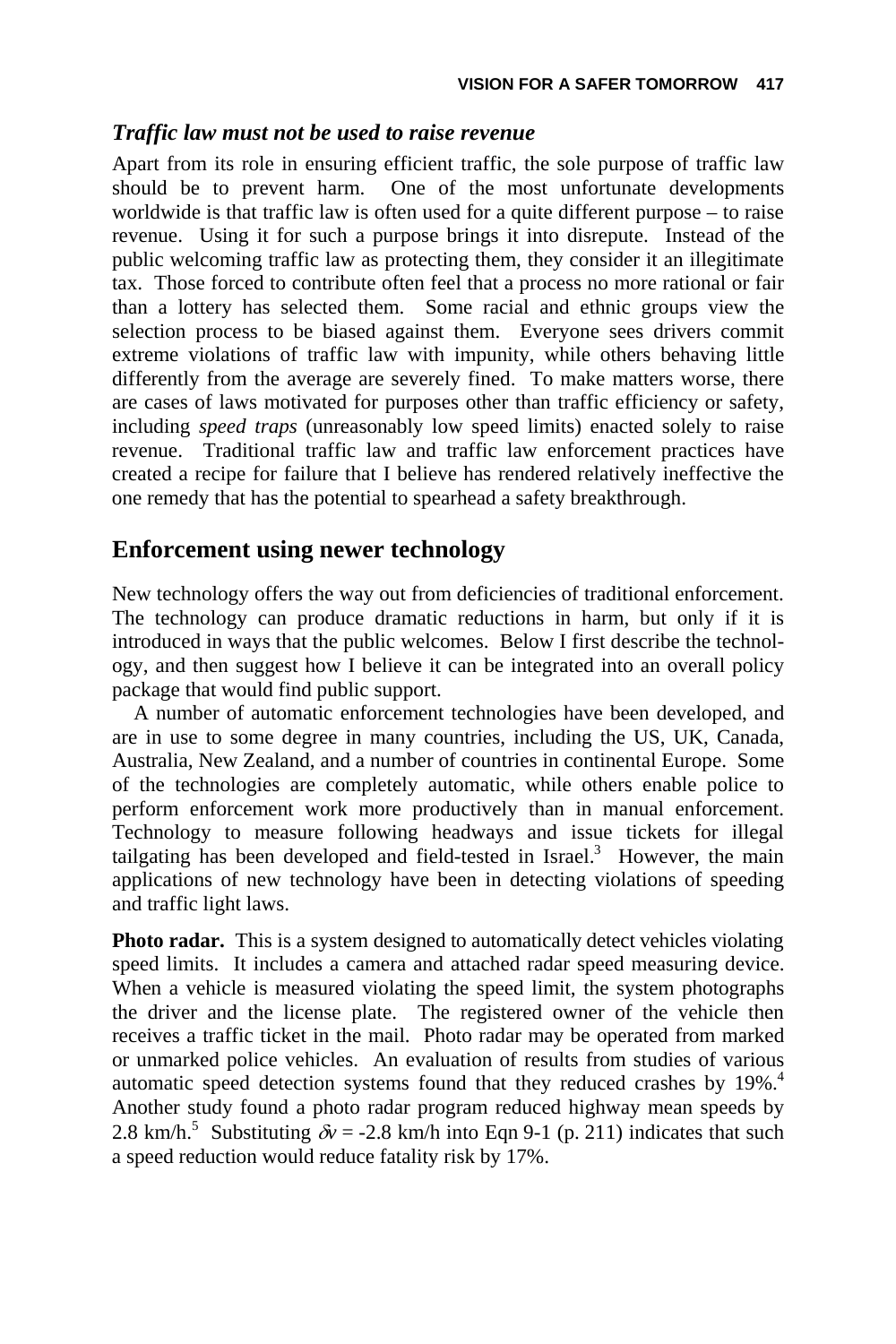**Red-light cameras**. These are systems designed to automatically detect vehicles entering intersections after the traffic light has turned red. They have four advantages over photo radar. First, manual detection of red-light violations is less efficient because they are less frequent than speeding. Second, manual enforcement places police officers at greater risk than manual detection of speeding. Third, it already finds more public support.<sup>6</sup> Fourth, its technical implementation is facilitated because outputs from the traffic-light signal controller are available for input to the red-light camera system.

Cameras record images of an offending vehicle and the surrounding scene, together with vehicle speed, duration of the yellow signal, and how long after the red signal the vehicle began to enter the intersection. A second photograph may be taken to verify that the vehicle proceeded through the intersection on the red signal. A review of the literature found that most evaluations reported that red-light cameras led to an increase in rear-impact crashes.<sup>7</sup> It is possible that this might happen because lead drivers suddenly realized that a red-light camera is present, while the following driver did not. If so, the effect might disappear if cameras were generally expected (compare with Fig. 8-3, p. 186). What is crucial is that the review found that even with these extra rear impacts, injury crashes still declined by  $25-30\%$ .<sup>7</sup>

#### *Advantages of automatic monitoring of driving*

The new technologies are still in their infancy. They offer enormous advantages over manual monitoring. Assigning skilled police officers to monitor traffic is an ineffective use of valuable public resources. What humans do poorly, technology can do well at a tiny fraction of the cost. Automatic monitoring provides the following advantages.

**High probability of detection.** It is probability of detection, not severity of punishment, which is far more effective at changing behavior. Most would agree that a hypothetical on-board device that administered an instant and certain ten cent fine every time a speed limit was violated (and the same amount per additional second of violation) would have a vastly more dramatic effect on speeding than does the possibility that speeding might lead to death. New monitoring technologies do not provide such instantaneous feedback, but they provide the potential to move a long way in the direction of near-certain feedback a day or so after the offense.

**Objectivity and completeness.** Inanimate devices are immune from charges of caprice or bias. At a given site, all vehicles are monitored. Anyone receiving a citation will have little basis for thinking that others behaving in the same way did not also receive one. The photographs produced by automatic detection preclude most of the challenges to evidence provided by customary enforcement. Automatic detection is on duty 24 hours per day. Much of the most severe harm from crashes occurs at times when traffic volume is low, while traditional enforcement is more focused on times when traffic volume is high.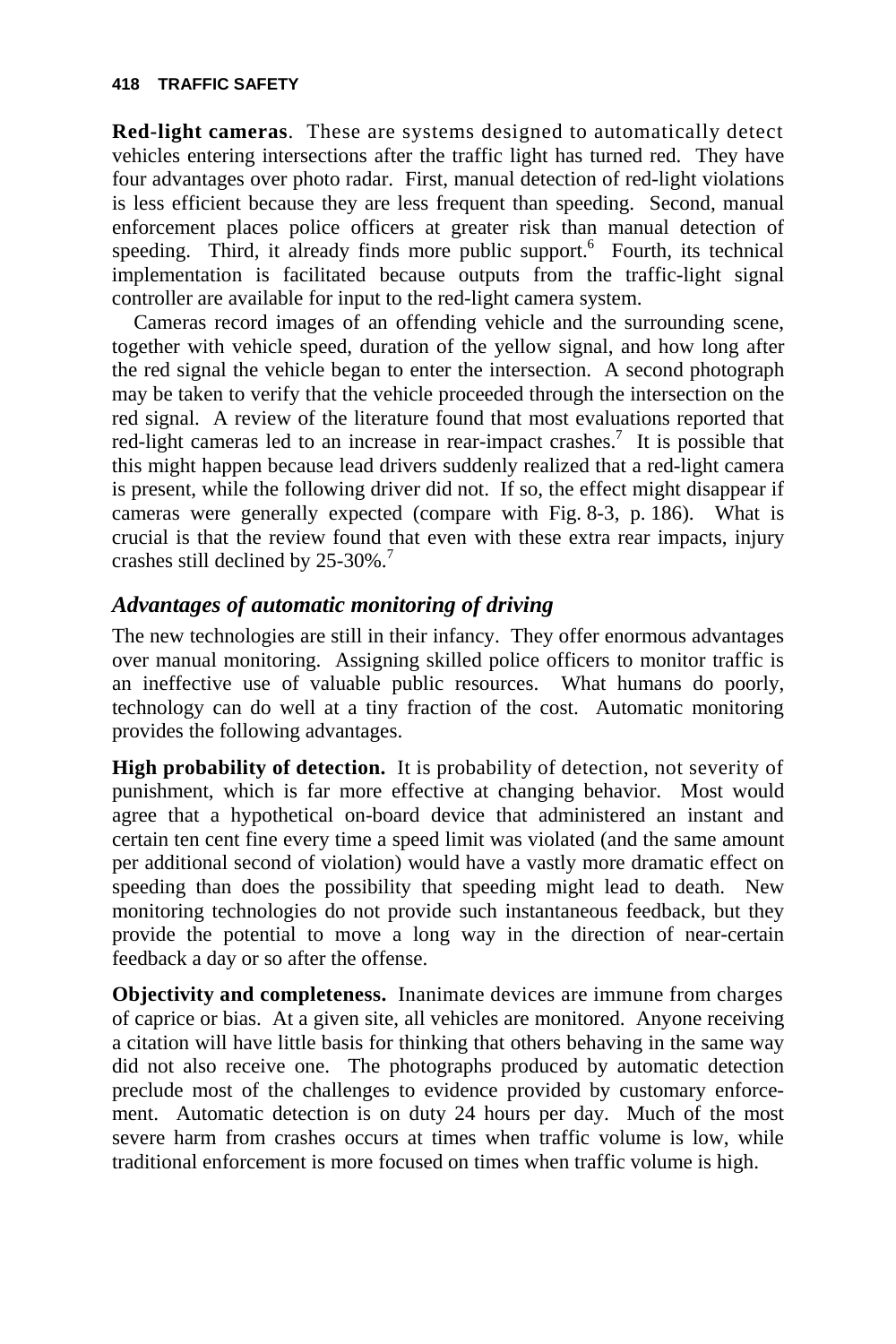It is plausible that advances in mass production and information technology would eventually make it feasible to detect a large fraction of all the violations that currently occur. The *spillover effect* will lead to lower speeds on nonmonitored roads adjacent to monitored roads, and, in general, more overall conformity with speed limits.

**Drunk driving.** Traditional enforcement detects about one drunk driver for every 2,000 trips driven by drunk drivers. Apart from sobriety checkpoints, a police officer must observe improper driving before testing for alcohol. Drunk drivers take higher driving risks than sober drivers – it is the behavior resulting from alcohol, not the alcohol itself, that causes crashes. Automatic detection is likely to record large numbers of speeding and traffic light violations by a drunk driver well before there is any realistic chance of a direct manual-enforcement citation for drunk driving. The most effective other countermeasure, the sobriety check lane, is expensive and inconveniences all drivers. Law-abiding drivers are stopped, and can be required to provide a breath sample, arguably a far greater privacy violation than being in the lens of a camera that records pictures only of lawbreakers. One of the strongest benefits of automatic monitoring of traffic (unlike airline security) is that it does not delay, inconvenience, or embarrass any driver who is not breaking the law.

----------------------------------------------

A number of related policy changes are necessary to make automatic monitoring effective and acceptable. I believe that these changes, taken as a complete package, can attract popular support. Automatic monitoring can provide the catalyst for the other important changes.

#### **Driving is a public, not a private, activity**

An already implicitly accepted principle must be even more openly embraced. The principle is that driving is a public, not a private, activity. Privacy must be sacrosanct for private activities, but not for public activities. There is already universal support for massive government intrusion into matters relating to driving that would be intolerable for private activities. One may not drive at all without government permission in the form of a license. The permission can be revoked, even administratively without court process. It is none of the government's business if one is drunk in one's home, but few claim that it is nobody's business if you are drunk while driving. Police are permitted to monitor vehicles, and stop drivers suspected of violating traffic law. Traditional enforcement already uses technology, in the form of radar to measure vehicle speeds, and breathalyzers to measure alcohol. Traditional practices are rarely criticized as violations of privacy. Yet privacy arguments emerge to oppose using technology to better enforce existing traffic law.

Such opposition seems inconsistent with the widespread acceptance of invasive scrutiny of our persons and luggage by manual and electronic means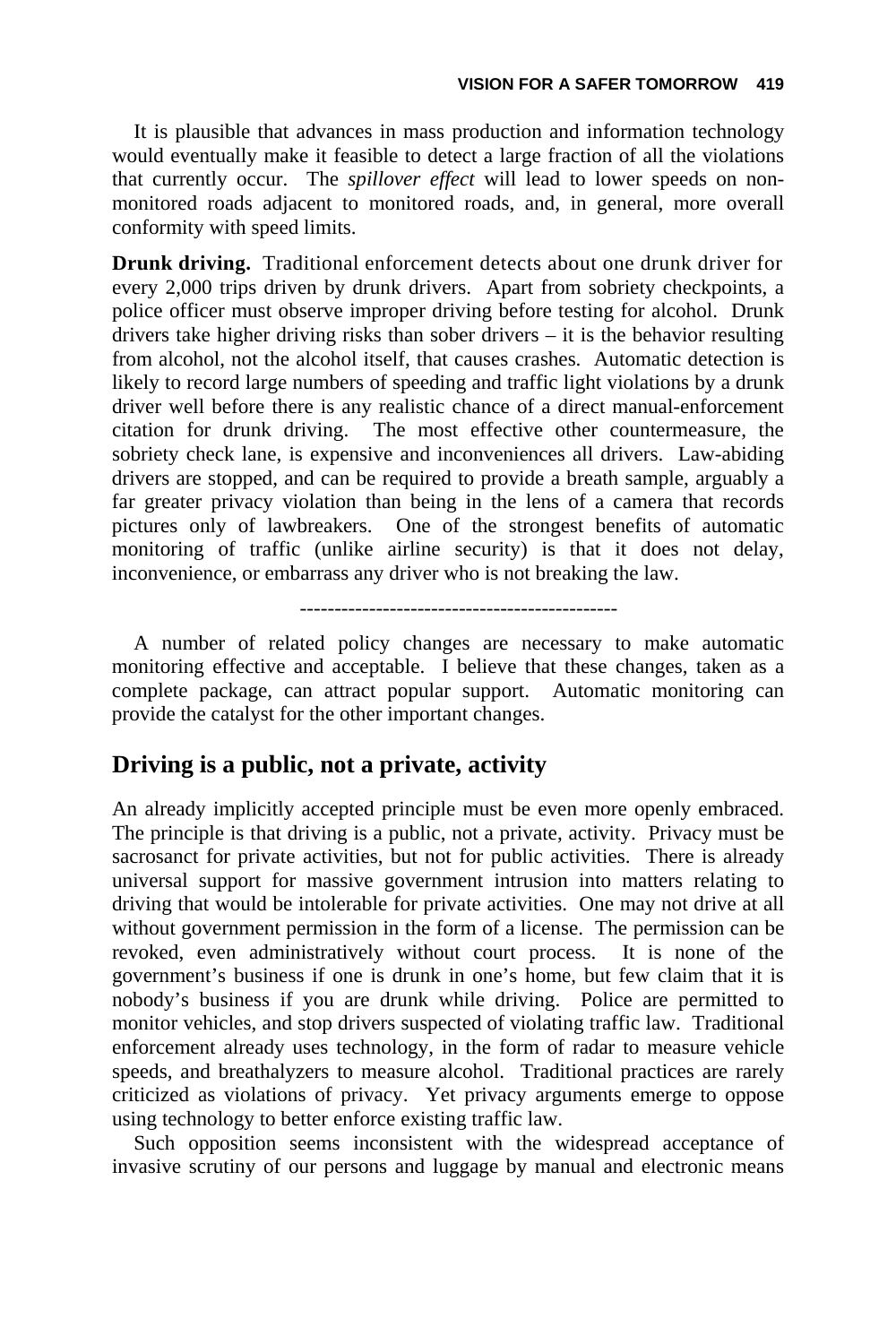before boarding an aircraft. Throughout the flight, the aircraft's controls are automatically monitored, as are its altitude, speed, and direction, yet no one claims that this should not be done because it violates the crew's privacy. It cannot be too strongly stressed that the behavior of other road drivers poses a far greater risk to law-abiding citizens than any risks they face when flying. Drivers running red lights kill about 850 people annually in the US.<sup>7</sup> The people killed are not usually occupants in the vehicle running the red light, which is frontally impacted, but those in the vehicle legally entering the intersection, which receives a far more lethal side impact.

Closed circuit television monitoring in stores is widespread. The public does not object even though the risk it reduces is the loss of someone else's property. It seems the public is happy to be photographed rather than pay modestly higher prices to cover increased shoplifting costs. Although government does not do the recording, crime-scene pictures that incidentally include innocent shoppers may be provided to police.

Automatic monitoring of traffic requires that only law violations be photographed. Safeguards could be in place to insure that data for vehicles driving legally would not be retained. Indeed, there may be no need for any human to see the photograph of the violation other than the recipient of the ticket.

Opposition to automatic monitoring of drivers on grounds of privacy should be rejected on three counts. First, driving has never been interpreted as a private activity. Second, video surveillance is routinely accepted to reduce far less harmful behavior. Third, the enormous harm drivers impose on other road users overwhelms claims of privacy while driving.

## **Policy and automatic monitoring**

The benefits of automatic monitoring can be available to the public only if the public welcomes such monitoring as an effective approach to a massive problem. This is unlikely to happen if there is even a suspicion that it is just another revenue-raising scheme. Automatic monitoring in the US and the UK is already generating vociferous hostility on such grounds. Traffic safety must be conceived as a major public health problem which government has an obligation to address. Public health problems are not sources of revenue, but one of the most legitimate justifications for government expenditure.

The present system, which punishes the typical citizen, is never going to attract the level of public support that is crucial to dramatically enhance safety. The aim must be that a typical citizen should never have to pay a traffic fine. Infrequent violations should not be punished. Nearly all drivers occasionally exceed speed limits by modest amounts, or enter intersections somewhat late. An isolated violation should generate a gentle letter explaining that the purpose of traffic law is to prevent harm, and explain that stricter compliance in the future will help achieve that goal. A reminder of how much harm occurs in traffic might be included. A second offense within a short time period should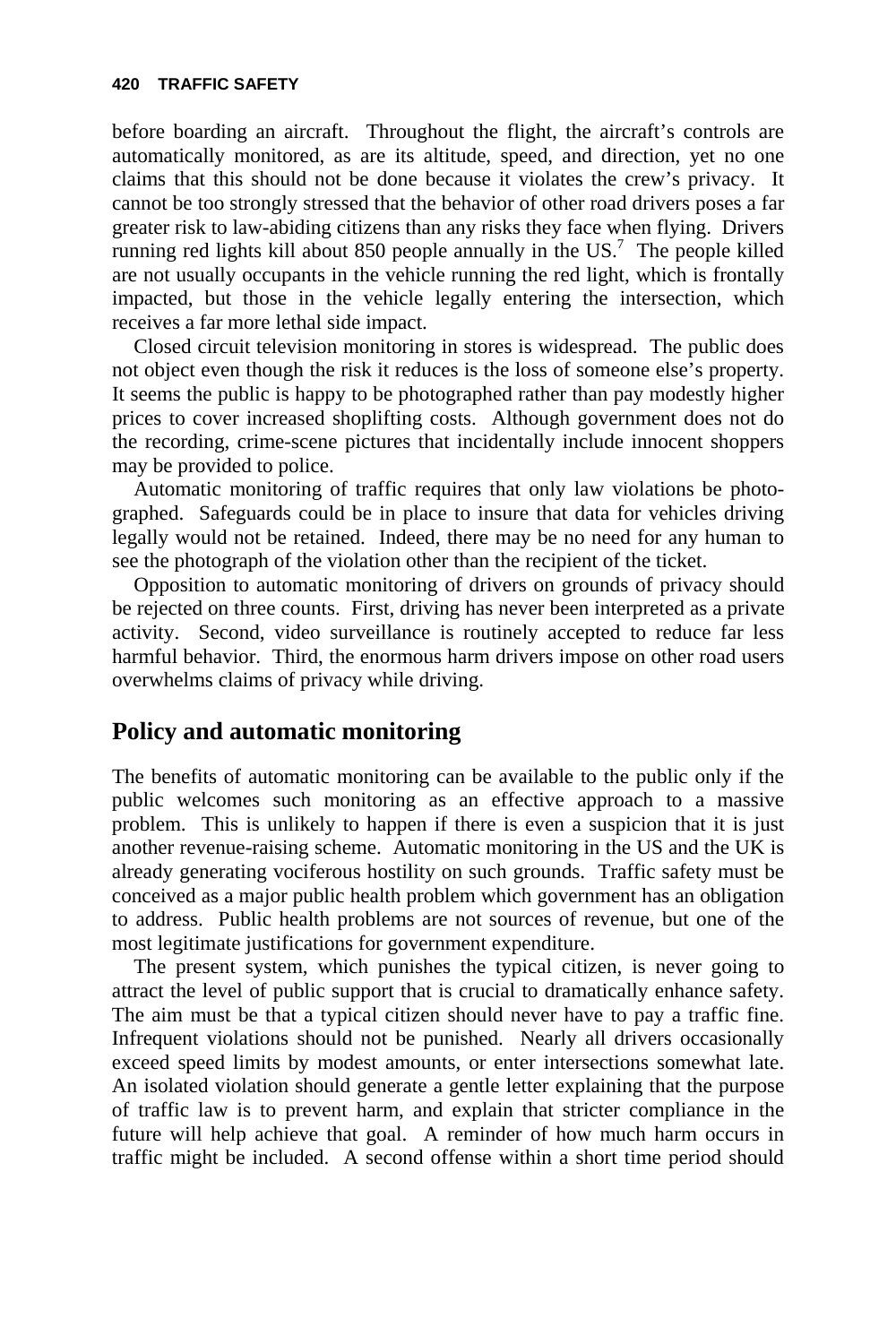generate a stronger letter. Information technology makes it easy to provide the individual's entire violation history with each letter. Only offenses exceeding some specified rate of occurrence, or extent of violation, would result in escalating fines and other criminal sanctions.

Automatic enforcement associates the traffic law violation with the vehicle through the vehicle license plate. Law changes would be required to make the vehicle owner more responsible for its use. The ticket is sent to the registered owner of the vehicle. Cases when the owner was not driving would likely lead to safety-enhancing discussions between owner and driver. More serious driving offenses would focus directly on the driver, and be handled by the criminal justice system in ways similar to the present.

Automatic enforcement can essentially eliminate habitual speeding. If frequent speeding occurs, it would soon lead to involvement with the criminal justice system. Under conventional enforcement, those punished generally continue with relatively unchanged driving behavior. With automatic enforcement, unchanged behavior will be quickly detected. Continued violations will lead to license revocation, and with automatic detection, unlicensed drivers are far more likely to be detected if they drive. The most likely effect is that formerly speeding drivers will become legal, safer drivers, the real goal.

To date the world has no experience of cases in which speed limits are rarely exceeded. As experience with automatic speed detection is accumulated, I believe we could set higher speed limits on certain roads and still end up with far greater safety than provided by the present lower speed limits and the patterns of violations that accompany them. So a possible outcome of automatic detection might be law-abiding drivers traveling safely at higher speeds.

## *What should be done with fines*

In order to make it abundantly clear that the purpose of traffic law is to reduce harm, the money paid in fines should be kept in a separate account. At some date, perhaps just before the end of the calendar year, the total should be divided equally among all license holders, and distributed in the form of a check. The amount would be modest, likely around ten dollars. It would come with a letter from, say, the Secretary of State, stressing that the entire amount paid in fines by drivers was being returned to drivers. The letter would express the hope that we would all work together to insure that next year the amount would be even smaller, and that ideally the amount should approach zero as we progressed towards the goal of no driver committing offenses that exceeded the threshold leading to a fine. The goal of traffic law is not to apprehend and punish violators, but to reduce harm by preventing violations.

## *Costs and benefits of the new approach*

The major government cost of the new approach is the loss of revenue from fines. Added to this is the capital cost of the automatic monitoring system, maintaining it, software development, and mailing and administrative costs, etc.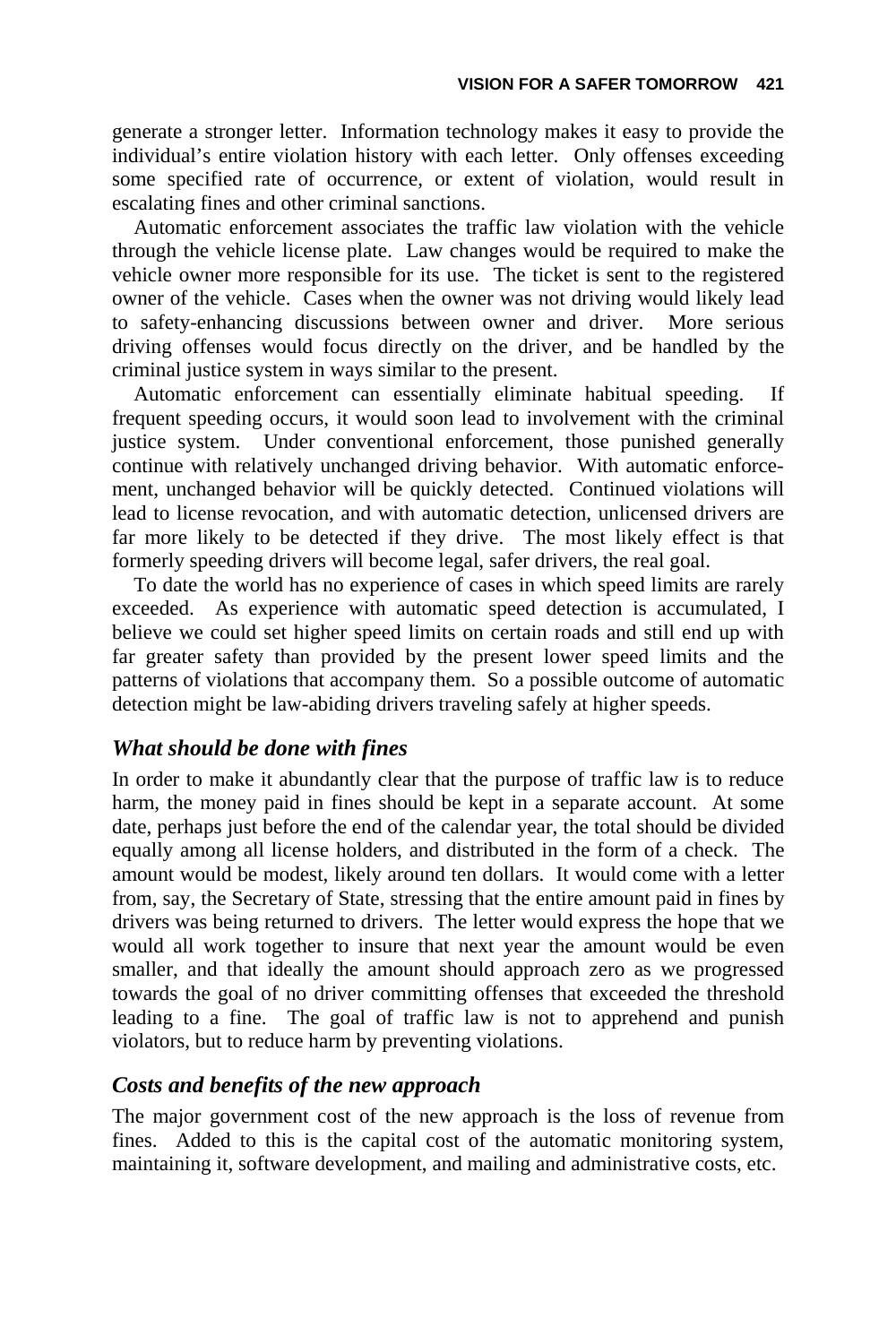However, major benefits will flow from achieving the goal of reducing crashes, which cost the US \$231 billion per year. Any measure that reduces this amount by even a small percentage will pay handsome dividends. I believe the reductions would be not small, but substantial.

Raising the probability that a traffic-law violation will be detected to near certainty will reduce traffic law violations to near zero. Based on the material in Chapter 13, removing law violations would reduce the total number of crashes by about 50%, severe injury crashes by much more, and fatal crashes by yet more. I suspect that the estimates are in fact low. When a crash occurs there is often no evidence beyond the testimony of the driver who crashed, so that many law violations prior to crashes are likely to go unrecorded. The issuance of a traditional traffic citation reduces a driver's risk of involvement in a fatal crash by 35% in the month following the citation.<sup>8</sup> One can but speculate what the effect of an automatic citation for every infraction might be.

#### **Other changes**

While the most specific reductions in crashes are achievable from automated law enforcement, other changes that impact social norms can make important contributions. Driving is one of the most responsible human activities. Compared to any other activity of a typical citizen, driving is vastly more likely to cause death. The steps towards acquiring a full license should become important rites of passage to full citizenship and adulthood. Mass media glorification of the use of vehicles in ways that threaten life should generate the level of public outrage that has culminated in other self imposed and externally imposed restraints. The US Federal Communication Commission imposes large fines on radio and television stations for broadcasting material it considers indecent. Lives would be saved by similar policies prohibiting the positive portrayal of driving likely to kill. Such prohibitions should be applied also to vehicle advertising portraying irresponsible driving.

Suggestions of restraints on program content or advertising are often opposed as violations of First Amendment rights guaranteeing freedom of speech. As in the case of the privacy arguments against automatic enforcement, such claims ignore the innumerable voluntary and statutory restraints currently in place on what is broadcast in such areas as decency and cigarette advertising. As there are already constraints in place in response to many pressures, it is worth considering having some to prevent people from being killed in traffic.

There is unquestionably tension between human pleasures and safety. Fast driving, smoking, consuming large quantities of alcohol and other intoxicants, and eating cholesterol-rich high calorific food are activities enjoyed by many. However, they are pleasures that come with a cost. People have been intentionally forgoing many of them to reduce the risk of unwelcome consequences. One of the largest improvements in public health is due to reductions in smoking. It did not occur because smokers found smoking unpleasant. The hope is that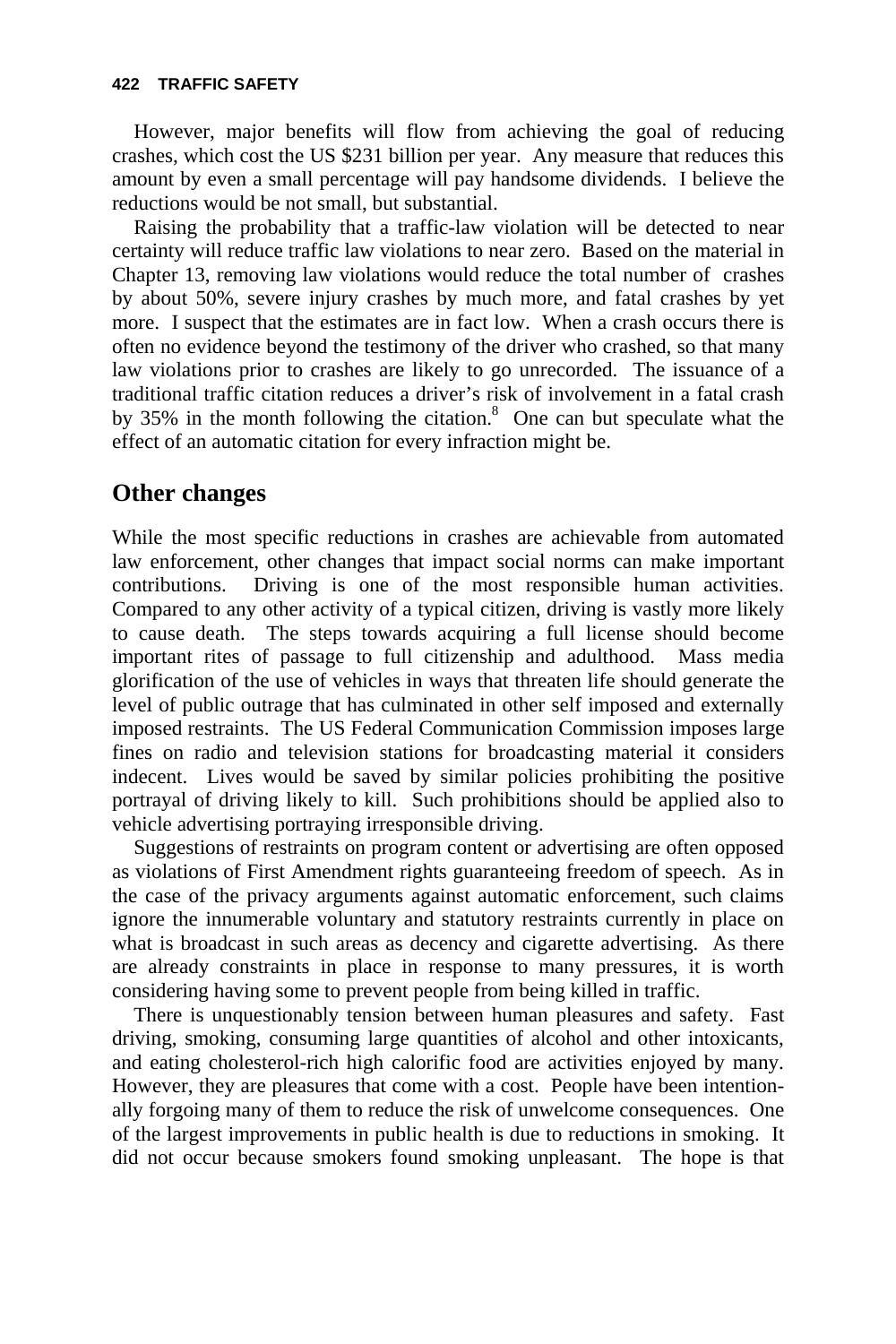parallel reductions in harm from traffic can arise because people forgo the pleasures of illegal fast driving. As with smoking, people who do not themselves desist can be constrained from harming others by laws prohibiting their behavior in public.

#### *A pedestrian-crash default*

A default regarding responsibility when a vehicle strikes a pedestrian could generate reductions in harm well beyond the reductions in pedestrian casualties. There is already a well-established default for another crash type, the rear impact, for which the following driver is presumed to be legally *at fault*. There are compelling reasons why this should be so. Drivers should feel free to slow down or brake in response to traffic situations in front of them without having an additional burden of worrying about the vehicle following theirs. The obligation of the following driver is clear. Essentially regardless of what the lead vehicle does, a following driver is not entitled to crash into its rear.

I believe establishing a default responsibility in pedestrian crashes could provide important safety benefits, although the basis for assigning the responsibility is quite different from the rear-end crash case. Currently if a pedestrian steps or runs off the sidewalk into the path of a vehicle whose driver is driving within the speed limit and exercising typical care, the pedestrian will be judged to be at fault, and the driver will be judged to be not at fault. This reflects the fact that pedestrians are required to obey the law and exercise good judgment, and not step in front of vehicles. The pedestrian and driver are presumed to have comparable responsibility to obey the law, and if one does and the other does not, then the law-breaker is judged to be at fault and the law-obeyer to be not at fault.

This symmetric arrangement does not encompass a crucial asymmetry. The driver is in control of a massive vehicle traveling at high speed that can cause great harm to pedestrians while providing enormous protection to the driver. On the other hand, pedestrians have no such protection. This huge asymmetry in risk should be balanced by a corresponding asymmetry in legal responsibility. It should be specified that drivers must not crash into pedestrians, whatever the pedestrians do, just as they are not allowed to crash into vehicles they are following. The explanation that it was not the driver's fault but the fault of the five-year-old child, the elderly pedestrian, or the blind pedestrian, would become vastly less acceptable than it is today.

In proposing that the driver be presumed to be at fault, I am not suggesting that drivers currently are casual about hitting law-breaking pedestrians. Currently drivers normally exercise increased care when pedestrians are near. The goal is to further increase this care and sensitivity. The law is a potent educator. Formally defining pedestrian safety to be the overriding responsibility of the driver has the potential to generate greater driving care, and driver responsibility in general.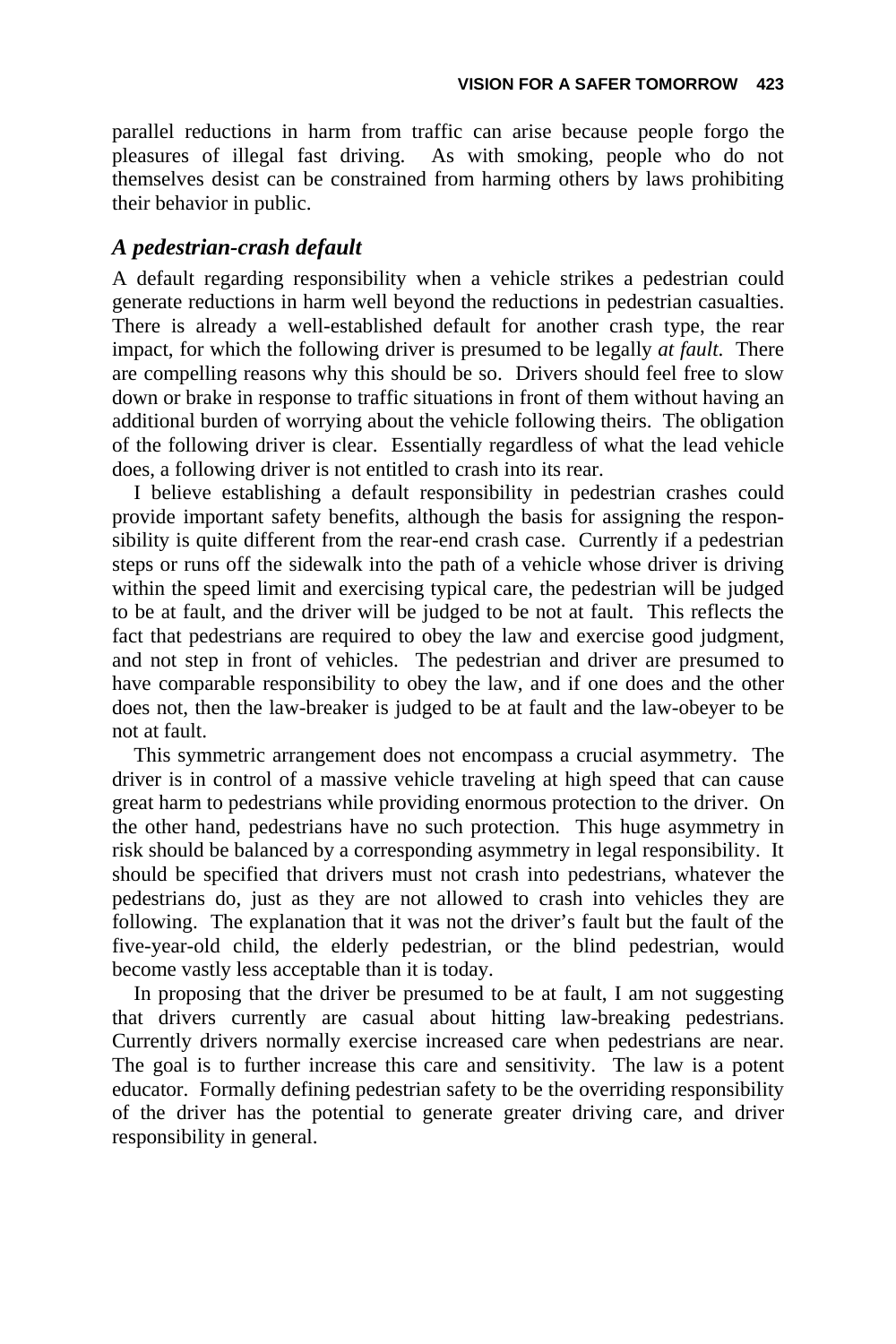## **Summary and conclusions**

A breakthrough in road traffic safety can be achieved by adopting the same two central principles that led to such outstanding safety in commercial air travel. First, the primary goal must be to prevent crashes, not to make it safer to crash. Second, drivers must follow rules based on inputs from many professional disciplines, rather than relying mainly on what they have learned from their personal experience.

Over 29,000 Americans, including 1,769 children under 14, were killed in 2002 in crashes involving actions of drivers other than the person killed. The risks families face from the actions of other drivers tower over any of the other risks that concern them. If this were better publicized, the public would be more inclined to support effective measures to reduce traffic crashes.

The key to reducing crashes is obeying traffic law. Two deficiencies of traditional traffic-law enforcement have crippled its effectiveness. First, it is seen as capricious and unfair, fining many average citizens for minor offenses while other drivers committing egregious offenses go undetected. Second, fines are seen as revenue-raising schemes rather than good**-**faith efforts to enhance public safety. For traffic safety policy to be successful it must have only one goal – protecting the public. The public must recognize and support this goal.

New automatic detection technology, if introduced as a component of changed safety policy, can dramatically reduce harm in traffic. The new technologies include photo radar and red-light cameras, which provide objective evidence, including photographs, of vehicles violating speed limits or running red lights. The registered owners of vehicles photographed violating traffic law receive automatically generated traffic tickets in the mail.

I believe that the public would welcome the widespread use of such technology to effectively enforce traffic law if it were the centerpiece of new policy containing all of the following four components:

- 1. Traffic law would have only one purpose to prevent crashes and the injuries and deaths they produce. This must be the policy, and the public must know and accept that this is the policy.
- 2. Automatically-detected minor violations would receive no punishments for first, or infrequent, offenses. More frequent, and more severe, violations would be subject to escalating fines, and increasing criminal sanctions.
- 3. All traffic fines would be kept in a separate account, and distributed equally to all license holders as an annual bonus. This would come with an upbeat letter, expressing the hope that the small bonus would be even smaller next year as we all worked together to reduce the number of drivers exceeding the fine threshold to near zero.
- 4. Law changes would make the registered owner of the vehicle responsible for responding to traffic tickets.